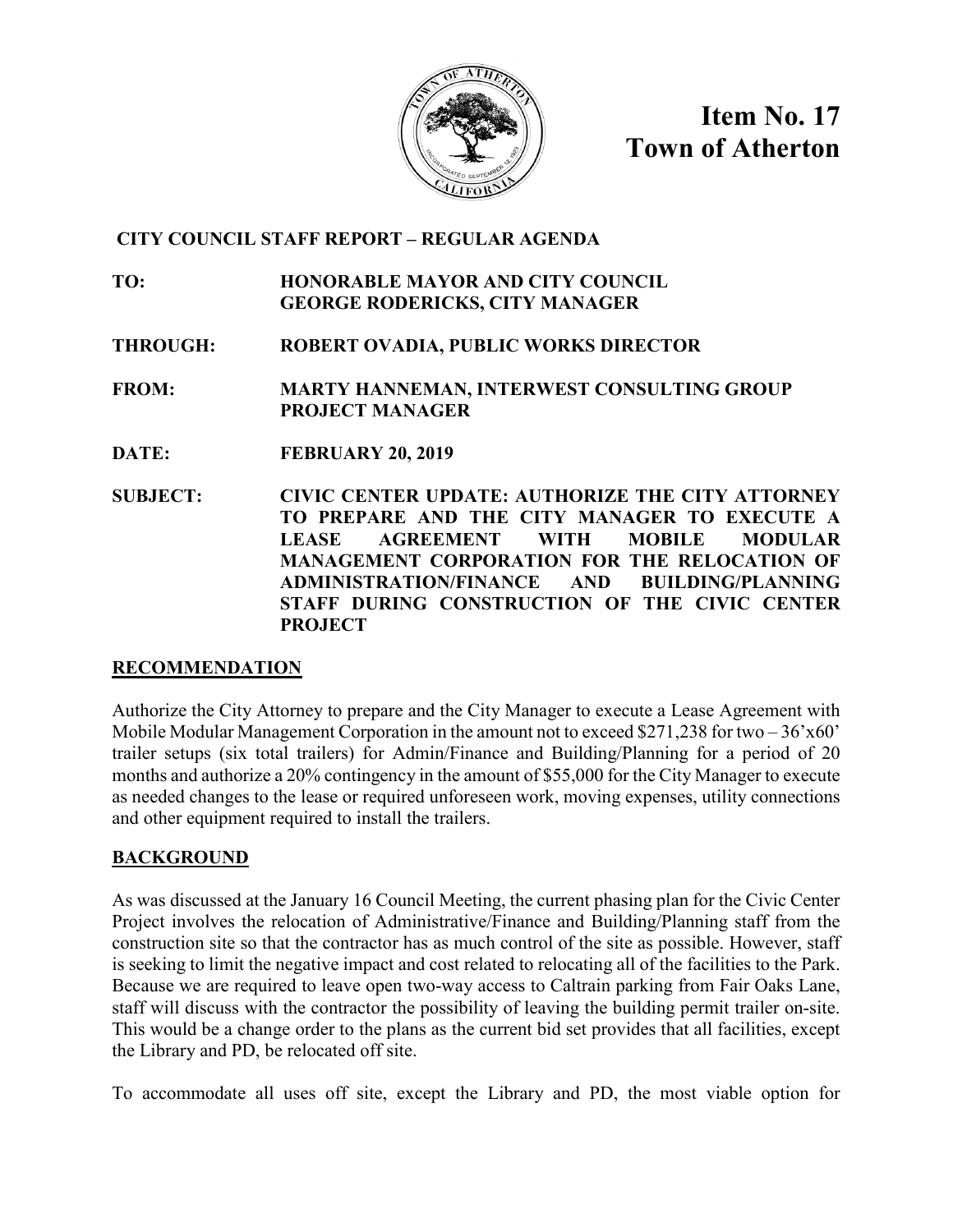## **Civic Center Project Monthly Status Report February 20, 2019 Page** 2 **of** 5

Administrative/Finance and Building/Planning staff relocation is to Holbrook-Palmer Park.

One option at the Park would be to relocate the Administrative staff into the Main House and Building/Planning into temporary trailers in the North Meadow Parking Lot. However, after review, staff has determined that the modifications necessary to renovate major areas and access points of the Main House are too significant and costly for a temporary relocation. Relocation of staff into trailers is more efficient and less costly overall.

As Council is aware, the temporary relocation of staff to the Park will have an impact on rental revenue in the Park during the next three years. While staff does not expect this revenue loss to be too significant, it is worth noting not only the potential revenue loss but also the loss of parking and visual aesthetic of temporary facilities.

If there are temporary trailer buildings placed (Attachment 1) in the North Meadow Parking Lot (which at a minimum would be required for Building/Planning), it is anticipated that this would impact the parking availability at the Park and the current corporate events that take place largely during the day in the North Meadow (and use parking). We already require shuttle service when their guests exceed 150. Constraining this even further will have an impact and limit the number of possible events that will choose to rent the facilities. There are 25 such events (North Meadow) booked for 2019 already.

Staff received the attached (Attachment 2) price quote of onetime costs of \$82,539.01 and monthly lease charges of \$2,654 from Mobile Modular (MM), the same company that the Town is leasing the temporary buildings for the Library, for a 36'x60' (3-12'x60' trailers). Based on the required space needs for Admin/Finance and Building/Planning (Attachments 3 & 4) and to meet the current code requirements for public access, ADA, restrooms, etc. Admin/Finance will require 36'x60' (3 - 12'x60' trailers) of modular units and Building/Planning will require the same. The total estimated cost for two –  $36'x60'$  trailer setups would be: \$165,078 in onetime costs and \$5,308 monthly fees. Assuming 20 months of lease of these buildings, the total estimated cost is:  $$271,238$  (\$165,078 + \$5,308 x 20). MM has stated they will need a minimum of 60 calendar days to prepare and deliver the temporary trailers. There would also be additional costs with relocating Admin/Finance and Building/Planning staff to the park such as moving expenses, temporary utility connections, and internet connections.

As noted above, as part of staff's review of options for temporary staging of Admin/Finance and Building/Planning, staff has evaluated the use of the Main House for Admin/Finance. While the Main House, built in the 1950's, is not listed as a historic structure, the Town has attempted over the years to maintain its look and feel. The Town's Building Official has reviewed the Main House and made some initial determinations for occupancy requirements as the home will be converted to B Occupancy under the Building Code. The required improvements will change the character of the house, inside and out; and maybe too costly and risky when dealing with older structures. Based on this staff, is recommending that temporary facilities for staff in the Park be placed in trailers in the North Meadow parking lot.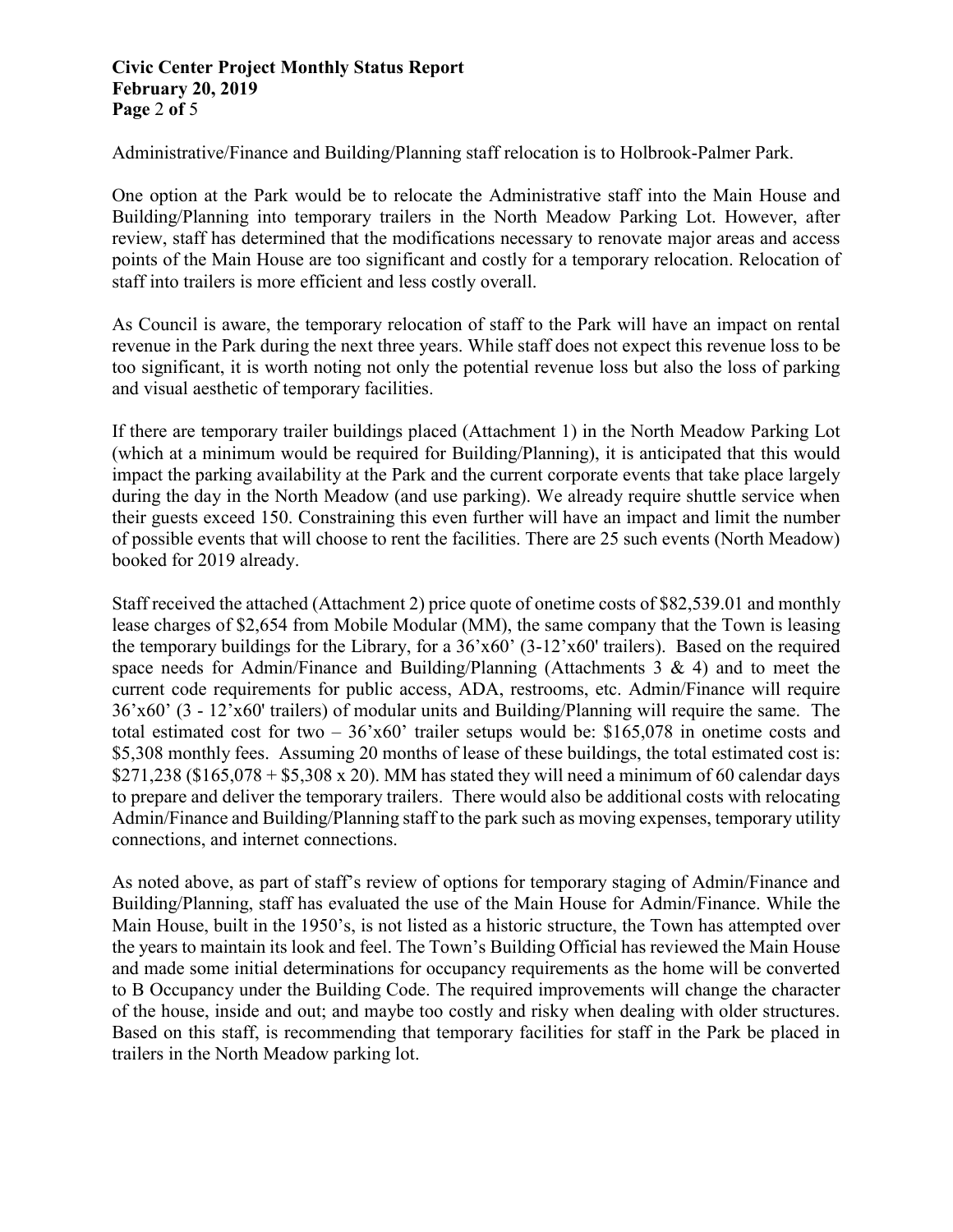**Civic Center Project Monthly Status Report February 20, 2019 Page** 3 **of** 5

Based on the recently revised project schedule (Attachment 5), staff will need to execute a lease agreement with MM as soon as possible to meet these timelines.

- Bids are now due February 27, 2019
- Staff recommends contract award to City Council on March 6, 2019
- Staff issues notice to proceed on April 24, 2019

*City Council action is necessary to authorize the City Attorney to prepare and the City Manager*  to execute a Lease Agreement with Mobile Modular Management Corporation in the amount not *to exceed \$271,238 for two – 36'x60' trailer setups (six total trailers) for Admin/Finance and Building/Planning for a period of 20 months and authorize a 20% contingency in the amount of \$55,000 for the City Manager to execute as needed changes to the lease or required unforeseen work, moving expenses, utility connections and other equipment required to install the trailers.*

## **POLICY ISSUES**

There are no policy issues associated with this report.

## **FISCAL IMPACT**

Attachment 6 is a summary of the project finances via the Monthly Budget Summary. Funding for this effort is included in the Cost Model Manager projections for the project.

## **PUBLIC NOTICE**

Public notification was achieved by posting the agenda, with this agenda item being listed, at least 72 hours prior to the meeting in print and electronically. Information about the project is also disseminated via the Town's electronic News Flash and Atherton Online. There are approximately 1,200 subscribers to the Town's electronic News Flash publications. Subscribers include residents as well as stakeholders – to include, but be not limited to, media outlets, school districts, Menlo Park Fire District, service provides (water, power, and sewer), and regional elected officials. The Town maintains an active and up to date Project Website at [http://ca](http://ca-atherton.civicplus.com/index.aspx?NID=290)[atherton.civicplus.com/index.aspx?NID=290.](http://ca-atherton.civicplus.com/index.aspx?NID=290)

## **COMMISSION/COMMITTEE FEEDBACK/REFERRAL**

This item has or X has not been before a Town Committee or Commission.

- Audit/Finance Committee (meets every other month)
- Bicycle/Pedestrian Committee (meets as needed)
- PMC & Civic Center Advisory Committee (meets as needed)
- Environmental Programs Committee (meets every other month)
- Park and Recreation Committee (meets each month)
- Planning Commission (meets each month)
- Rail Committee (meets every other month)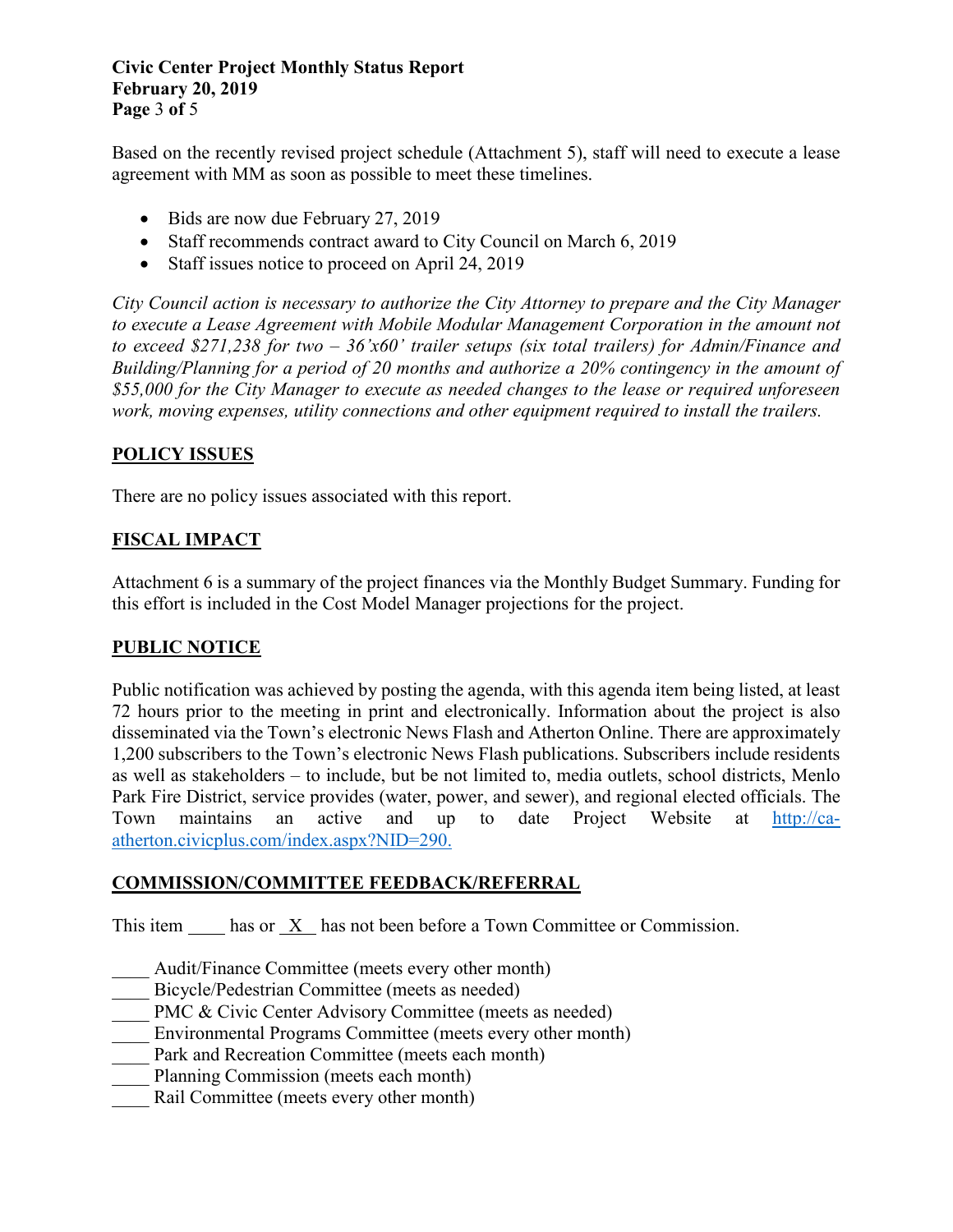## **Civic Center Project Monthly Status Report February 20, 2019 Page** 4 **of** 5

Transportation Committee (meets every other month)

## **ATTACHMENTS**

Attachment 1: H-P Park Temp Trailers Layout

Attachment 2: Mobile Modular Price Quote Temp Trailers dated 1-23-19

Attachment 3: H-P Park Temporary Admin Buildings Layout

Attachment 4: H-P Park Temp Permit Center Buildings Layout

Attachment 5: ACC Project Schedule dated 2-1-19

Attachment 6: Monthly Budget Summary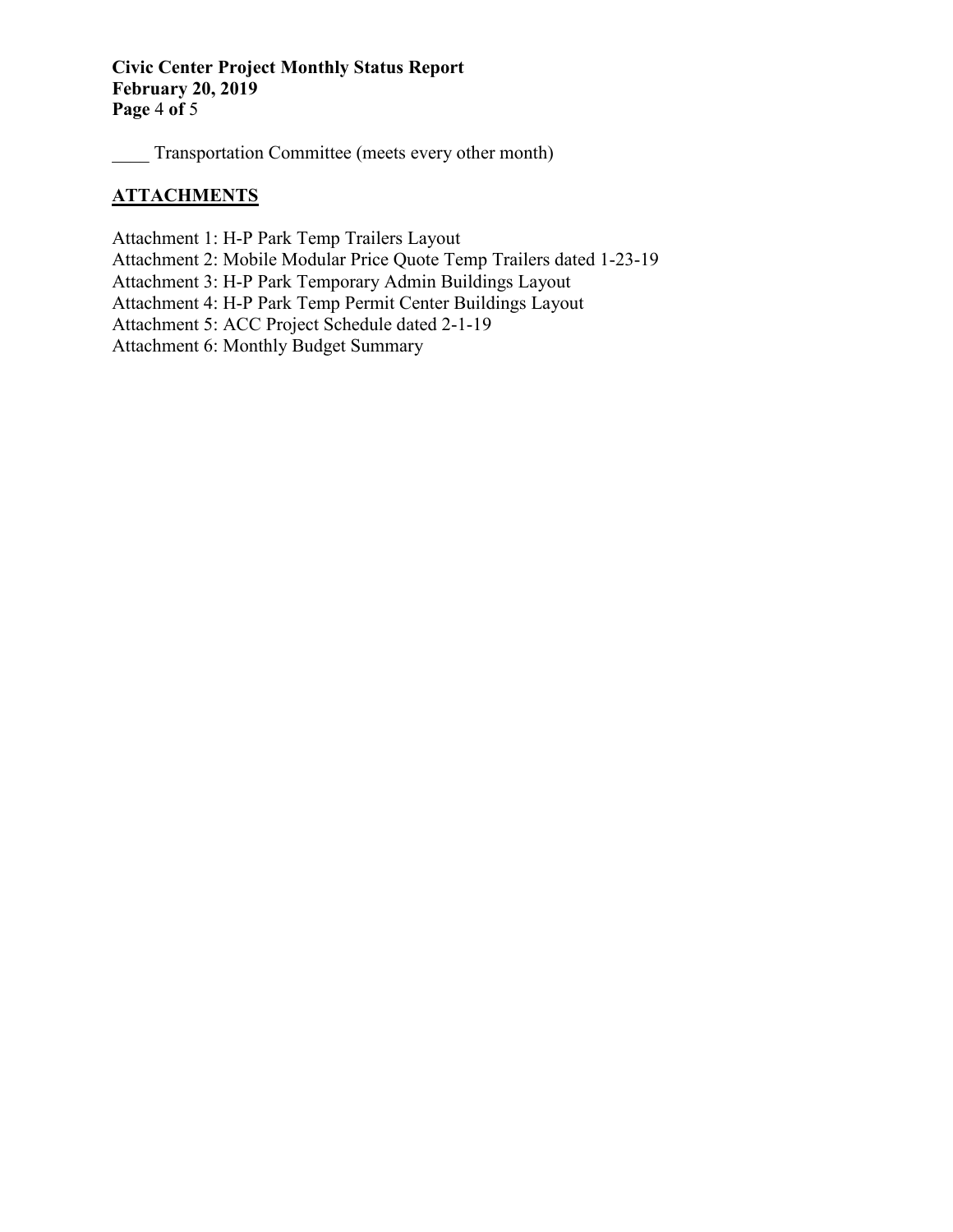## **Civic Center Project Monthly Status Report February 20, 2019 Page** 5 **of** 5

## Attachment 6

## Monthly Budget Summary

| <b>Fund Allocations</b>     | Library     | <b>Building</b>   | <b>General Fund</b> | <b>Civic</b>     | <b>Total</b> |
|-----------------------------|-------------|-------------------|---------------------|------------------|--------------|
|                             | <b>Fund</b> | <b>Facilities</b> |                     | <b>Center</b>    |              |
|                             |             | <b>Fund</b>       |                     | <b>Donations</b> |              |
| FY 18-19 Budget             | \$8,124,830 | \$2,675,374       | \$981,500           | \$6,576,976      | \$18,358,680 |
|                             |             |                   |                     |                  |              |
| <b>Expenditures to Date</b> |             |                   |                     |                  |              |
| <b>Design</b>               | \$1,083,313 | \$452,452         | \$581,357           | \$2,479,255      | \$4,596,378  |
| <b>Project Management</b>   | \$574,634   | \$188,078         | \$50,138            | \$770,085        | \$1,582,935  |
| Geo-Tech/Environmental      | \$48,706    | \$95,442          | \$59,280            | \$0              | \$203,429    |
| <b>Totals</b>               | \$1,706,654 | \$735,972         | \$690,776           | \$3,249,340      | \$6,382.741  |
|                             |             |                   |                     |                  |              |
| Remaining                   | \$6,418.176 | \$1,939.402       | \$290,724           | \$3,327.636      | \$11.975.939 |
| FY 18-19 Budget             |             |                   |                     |                  |              |

| <b>Atherton Now Cash Donations (Received)</b> | Amount      |
|-----------------------------------------------|-------------|
| Master Plan & Conceptual Design Phases 1 &    | \$250,457   |
| י                                             |             |
| <b>Schematic Design Phase 3</b>               | \$200,838   |
| <b>Design Development</b>                     | \$506,870   |
| <b>Construction Documents Phase</b>           | \$783,026   |
| <b>Total Contributions to Date</b>            | \$1,741,191 |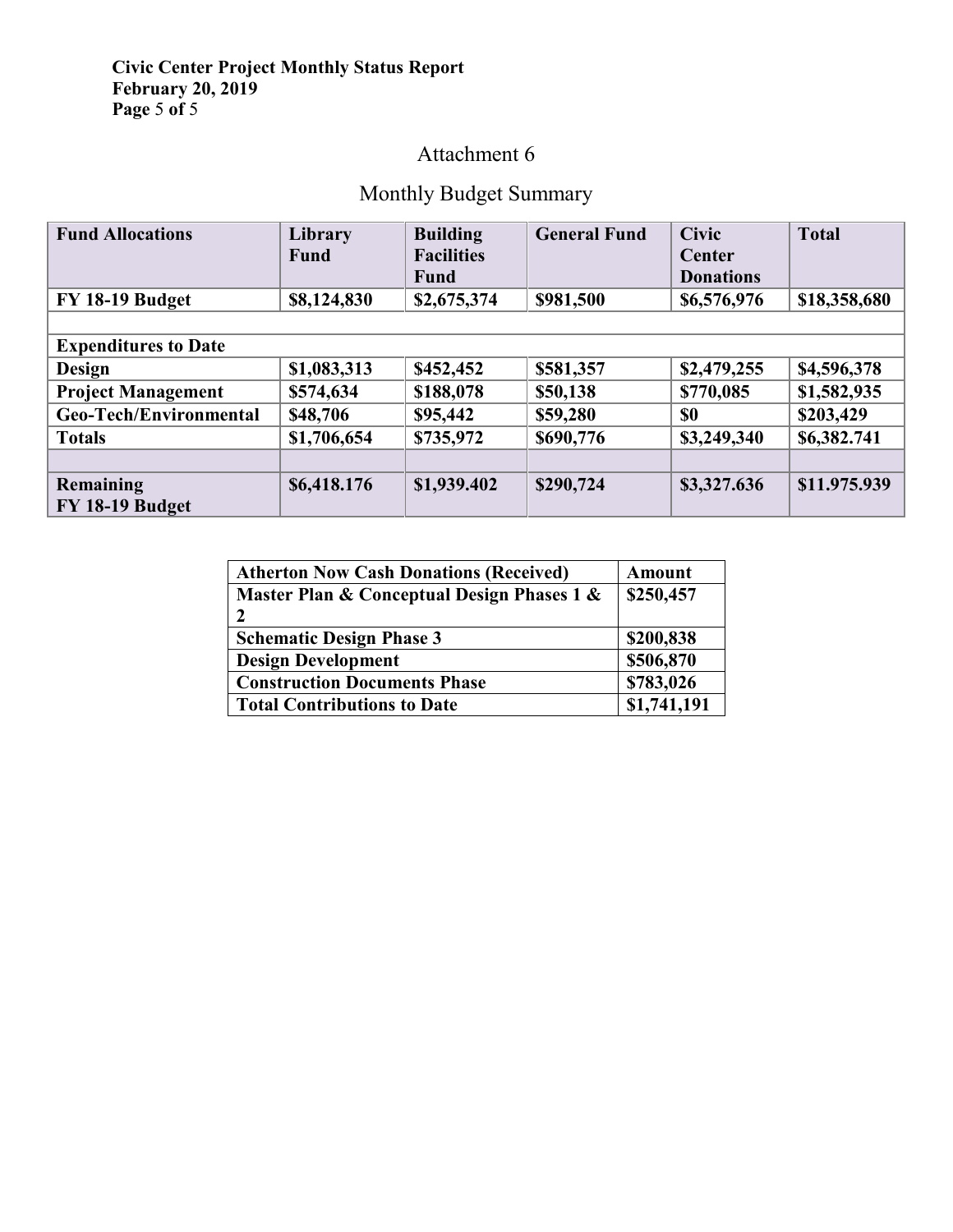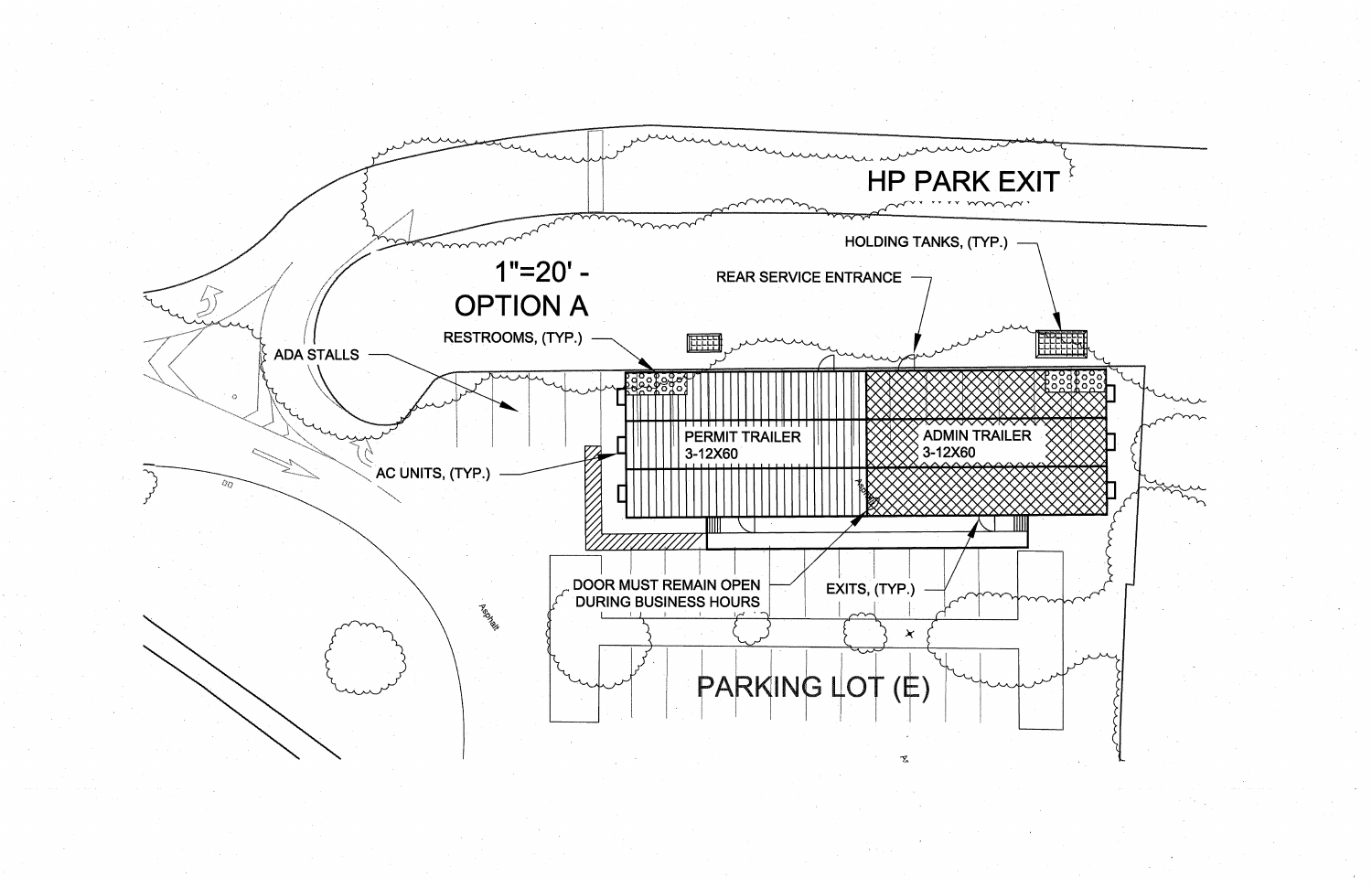

## **Sign up for the Easy Lease Option** (see end of document for details)

| <b>Customer Information</b>                                                                                                             |                                                            | Site Information | <b>Mobile Modular Contact</b>                                                                                                          |                              |                |  |
|-----------------------------------------------------------------------------------------------------------------------------------------|------------------------------------------------------------|------------------|----------------------------------------------------------------------------------------------------------------------------------------|------------------------------|----------------|--|
| Town of Atherton<br>91 Ashfield Rd.<br>Atherton, CA 94027<br>Marty Hanneman<br>mhanneman@ci.atherton.ca.us                              | Town of Atherton<br>91 Ashfield Road<br>Atherton, CA 94027 |                  | <b>Questions?</b><br><b>Contact: Matt Benas</b><br>Matt.Benas@mobilemodular.com<br>Direct Phone: (925) 453-3122<br>Fax: (925) 453-3201 |                              |                |  |
| <b>Product Information</b>                                                                                                              |                                                            | Qty              | <b>Monthly Rent</b>                                                                                                                    | <b>Extended Monthly Rent</b> | <b>Taxable</b> |  |
| Office, 36x60 HCD (NonStd)MPlex                                                                                                         |                                                            | 1                | \$1,717.00                                                                                                                             | \$1,717.00                   | Y              |  |
| Flexible Configuration Multiplex. Size excludes 3' towbar.<br>Ramp, Custom Plan                                                         |                                                            |                  | \$537.00                                                                                                                               | \$537.00                     | Υ              |  |
| plus a 5x5 landing and code compliant step attachment for the back door<br>RNT, Holding Tank (Waste)<br>250 gallon, once weekly service |                                                            |                  | \$400.00                                                                                                                               | \$400.00                     | Y              |  |
| <b>Charges Upon Delivery</b>                                                                                                            |                                                            | Qty              | Charge Each                                                                                                                            | <b>Total One Time</b>        | <b>Taxable</b> |  |
| Office, 36x60 HCD (NonStd)MPlex<br>Block and Level Building (A7) (PW)                                                                   |                                                            | 1                | \$6,729.00                                                                                                                             | \$6,729.00                   | N              |  |
| Prevailing WageCert. Payroll<br>Delivery Haulage 12 wide                                                                                |                                                            | 3                | \$544.00                                                                                                                               | \$1,632.00                   | N              |  |
| Delivery Haulage Permit 12 wide                                                                                                         |                                                            | 3                | \$92.00                                                                                                                                | \$276.00                     | N              |  |
| Delivery Haulage Pilot 12 wide                                                                                                          |                                                            | 3                | \$270.00                                                                                                                               | \$810.00                     | N              |  |
| Drawings, Wet Stamped, Building, Custom                                                                                                 |                                                            | 1                | \$938.00                                                                                                                               | \$938.00                     | N              |  |
| Drawings, Wet Stamped, Foundation, Standard                                                                                             |                                                            | 1                | \$560.00                                                                                                                               | \$560.00                     | N              |  |
| Wet StampedEngineered<br>Drawings, Wet Stamped, Ramp, Standard                                                                          |                                                            | 1                | \$651.00                                                                                                                               | \$651.00                     | N              |  |
| Install Foundation, Tiedown (Blvl) (PW)                                                                                                 |                                                            | 24               | \$149.00                                                                                                                               | \$3,576.00                   | Υ              |  |
| Prevailing WageCert. Payroll<br>Installation, Ramp Custom Plan (PW)                                                                     |                                                            | $\mathbf{1}$     | \$6,226.00                                                                                                                             | \$6,226.00                   | N              |  |
| Prevailing WageCert. Payroll<br>Installation, Skirting, Wood (PW)                                                                       |                                                            | 192              | \$21.75                                                                                                                                | \$4,176.00                   | Υ              |  |
| Prevailing WageCert. Payroll<br>Mini Blinds                                                                                             |                                                            | 9                | \$75.00                                                                                                                                | \$675.00                     |                |  |
| <b>Modifications</b>                                                                                                                    |                                                            | $\mathbf{1}$     | \$36,944.00                                                                                                                            | \$36,944.00                  | Υ              |  |
| Waste Holding Tank Install                                                                                                              |                                                            | 1                | \$270.00<br>\$270.00                                                                                                                   |                              | Υ              |  |
|                                                                                                                                         |                                                            |                  |                                                                                                                                        | \$63,463.00                  | N              |  |

|                                                                        |     |             | <b>Total</b><br>\$63,463.00 |         |
|------------------------------------------------------------------------|-----|-------------|-----------------------------|---------|
| <b>Charges Upon Return</b>                                             | Qty | Charge Each | <b>Total One Time</b>       | Taxable |
| Office, 36x60 HCD (NonStd)MPlex<br>Cleaning Fee                        | 3   | \$125.00    | \$375.00                    | N       |
| Prepare Equipment For Removal (A7) (PW)                                |     | \$4,487.00  | \$4,487.00                  | N       |
| Prevailing WageCert. Payroll<br>Removal, Ramp Custom Plan (PW)         |     | \$4,930,00  | \$4,930,00                  | N       |
| Prevailing WageCert. Payroll<br>Removal, Skirting, Wood (Dispose) (PW) | 192 | \$8.00      | \$1,536.00                  | N       |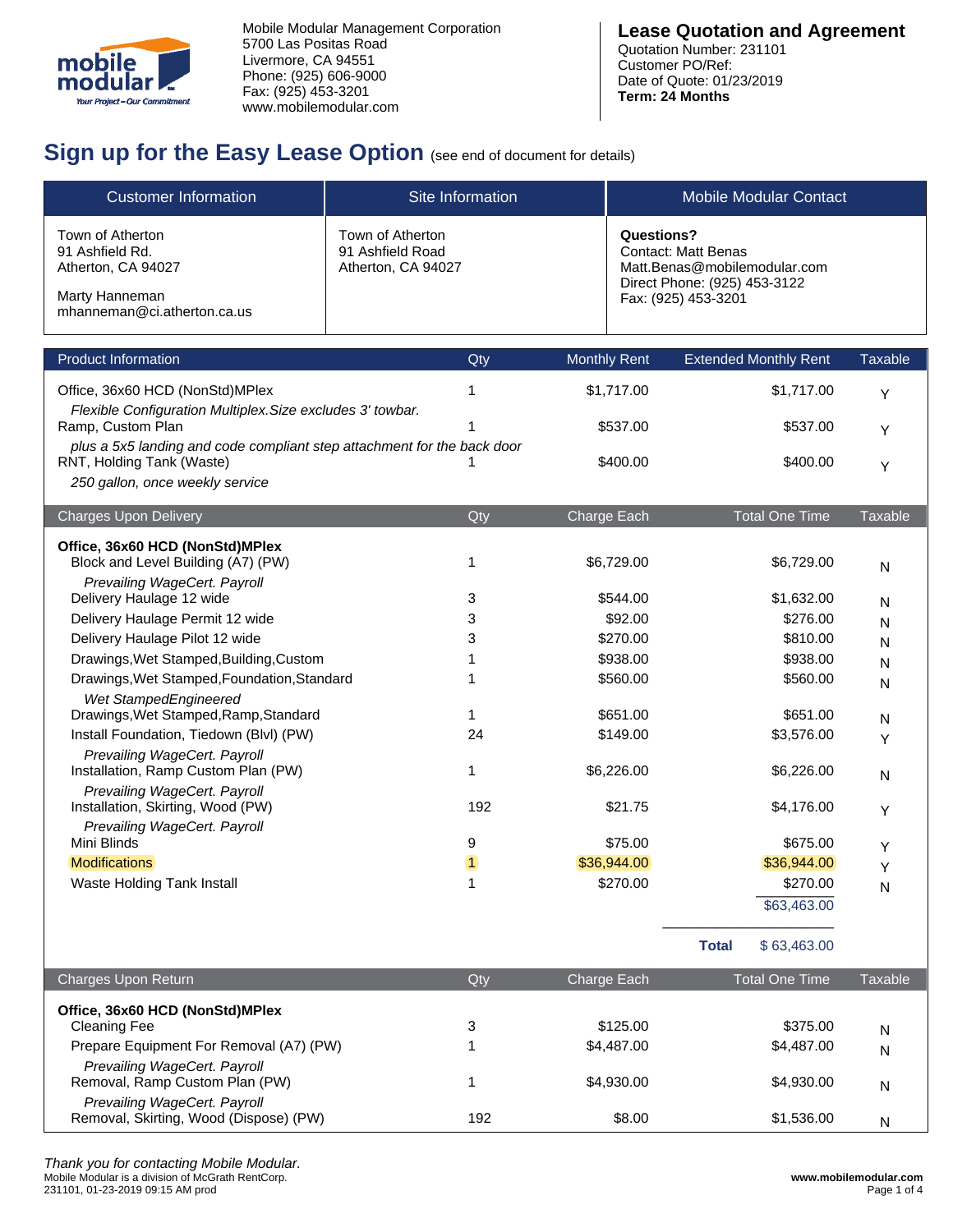### **Lease Quotation and Agreement**

Quotation Number: 231101 Customer PO/Ref: Date of Quote: 01/23/2019 **Term: 24 Months**



| Prevailing WageCert. Payroll<br>Removal, Tiedown (PW)  | 24 | \$54.00  |       | \$1,296,00  | N |
|--------------------------------------------------------|----|----------|-------|-------------|---|
| Prevailing WageCert. Payroll<br>Return Haulage 12 wide | 3  | \$544.00 |       | \$1,632.00  | N |
| Return Haulage Permit 12 wide                          | 3  | \$92.00  |       | \$276.00    | N |
| Return Haulage Pilot 12 wide                           | 3  | \$270.00 |       | \$810.00    | N |
|                                                        |    |          |       | \$15,342.00 |   |
|                                                        |    |          | Total | \$15,342,00 |   |

#### Total Estimated Charges

| Subtotal of Monthly Rent                      | \$2,654.00  |
|-----------------------------------------------|-------------|
| <b>Personal Property Expense</b>              | \$51.50     |
| Taxes on Monthly Charges                      | \$236.73    |
| <b>Total Monthly Charges (including tax)</b>  | \$2,942.23  |
| Charges Upon Delivery (including tax)         | \$67,196.01 |
| Charges Upon Return (including tax)           | \$15,342.00 |
| <b>Total One Time Charges (including tax)</b> | \$82,538.01 |

#### Special Notes

**36x60 modular building with carpet tile flooring (vct in restrooms, breakroom). ""Modifications" includes the cost to remove 96' of existing interior wall, add two windows, add two restrooms, add an 8' base cabinet with sink, add 204' of new insulated interior wall with corresponding light switches, doors and receps plus state inspections and approvals..^ Tie-downs:** Quantity and price may vary based on seismic source factor and site conditions. Patch and repair of site after removal is not included and is the responsibility of the Customer. Alternative non-penetrating seismic system is available for an additional charge.

**Site Installation Requirements:** Prior to delivery, Customer shall mark the four corners where the building is to be placed on the site/pad location, and shall also mark the locations of door(s) and ramp(s). Should special handling be required to position, install, or remove the building on Customer's site due to site conditions/constraints and/or obstructions, Customer will be responsible for additional charges. Additional rolling charges may be applicable as site conditions necessitate.

**Yes - Prevailing Wage:** Pricing includes prevailing wage and certified payroll for installation and dismantle work performed on site. **Fire Related Items:** Unless noted, fire related items (alarms, sprinklers, smoke & heat detectors, and fire-rated walls, etc.) are not included.

**General:** Customer's site must be dry, compacted, level and accessible by normal truck delivery. Pricing does not include any clearing or grading of sites, obstruction removal, site or final building clean up , any asphalt transitions, dolly, crane, forklift, electrical or plumbing connections, furniture, casework, appliances, doorstops, phone or data lines, gutters, downspouts or tie-in, temporary power, temporary fencing, traffic control, flagmen, soil and/or pull test, custom engineering, fees associated with inspections, city or county submittals and/or use permits, door security bars, window security screens and any item not specifically listed as being included.

**Buildings containing a restroom(s):** Restrooms are not self-contained. Where applicable, manifolds are shipped loose and assembled and connected by others. Water & sewer stub-out locations may vary. Paper & soap dispensers, sanitary and trash receptacles are not provided.

**Pilot Cars:** Pricing includes anticipated transportation pilot cars. Occasionally additional charges occur due to city re-routing or city/county requirements. However, we would not charge for these if not requested by the city/county at time of haul.

**Flooring (Carpet):** This building ships standard with used carpet tile in good condition. New carpet is available for an additional charge. If provided, new carpeting should receive a minimum of 72 hours of airing-out time, under well-ventilated conditions, prior to occupancy.

#### Floor Plans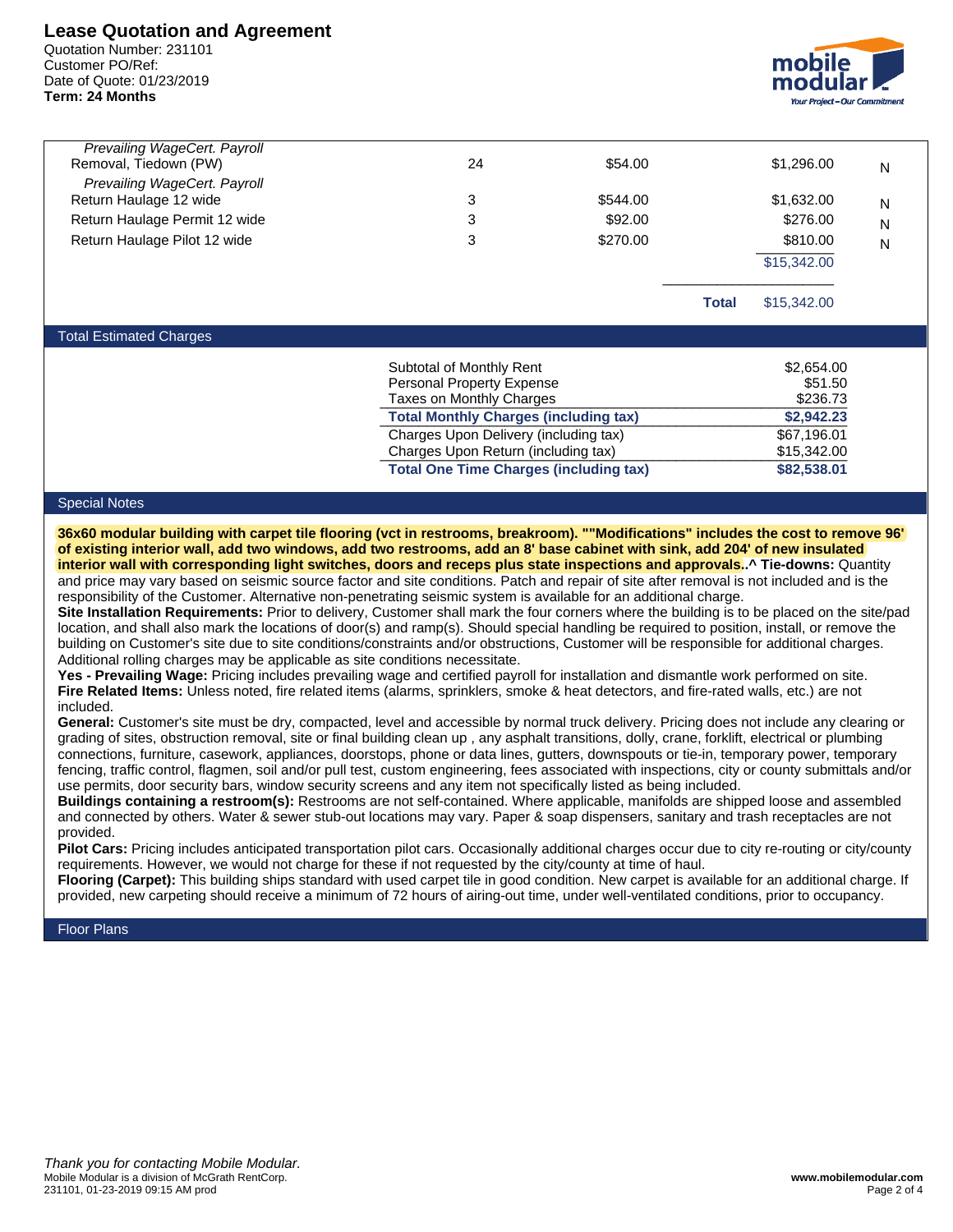



All drawings and specifications are nominal.

#### Additional Information

- Quote is valid for 30 days.
- A minimum cleaning charge per floor will apply for modular buildings.
- Customer's site must be dry, compacted, level and accessible by normal truck delivery. Costs to dolly, crane, forklift, etc. will be paid by • customer. Unless noted, prices do not include permits, ramp removal, stairs, foundation systems, foundation system removal, temporary • power, skirting, skirting removal, engineering, taxes or utility hookups.
- Subject to equipment availability. Unless noted, equipment and related furnishings, finishes, accessories and appliances provided are • previously leased and materials, dimensions, and specifications vary. Detailed specifications may be available upon request. • For lease transactions, Mobile Modular reserves the right to substitute equal or better equipment prior to delivery without notice.
- This transaction is subject to prior credit approval and all terms, conditions, and attachments of MMMC's standard contract.
- Security deposit and payment in advance may be required.
- Rent will be billed in advance every 30 calendar days.
- **Sales Tax will be calculated based on the tax rate at the time of invoicing.**
- **Unless otherwise noted, prices do not include prevailing wages, Davis-Bacon wages, or other special or certified wages.**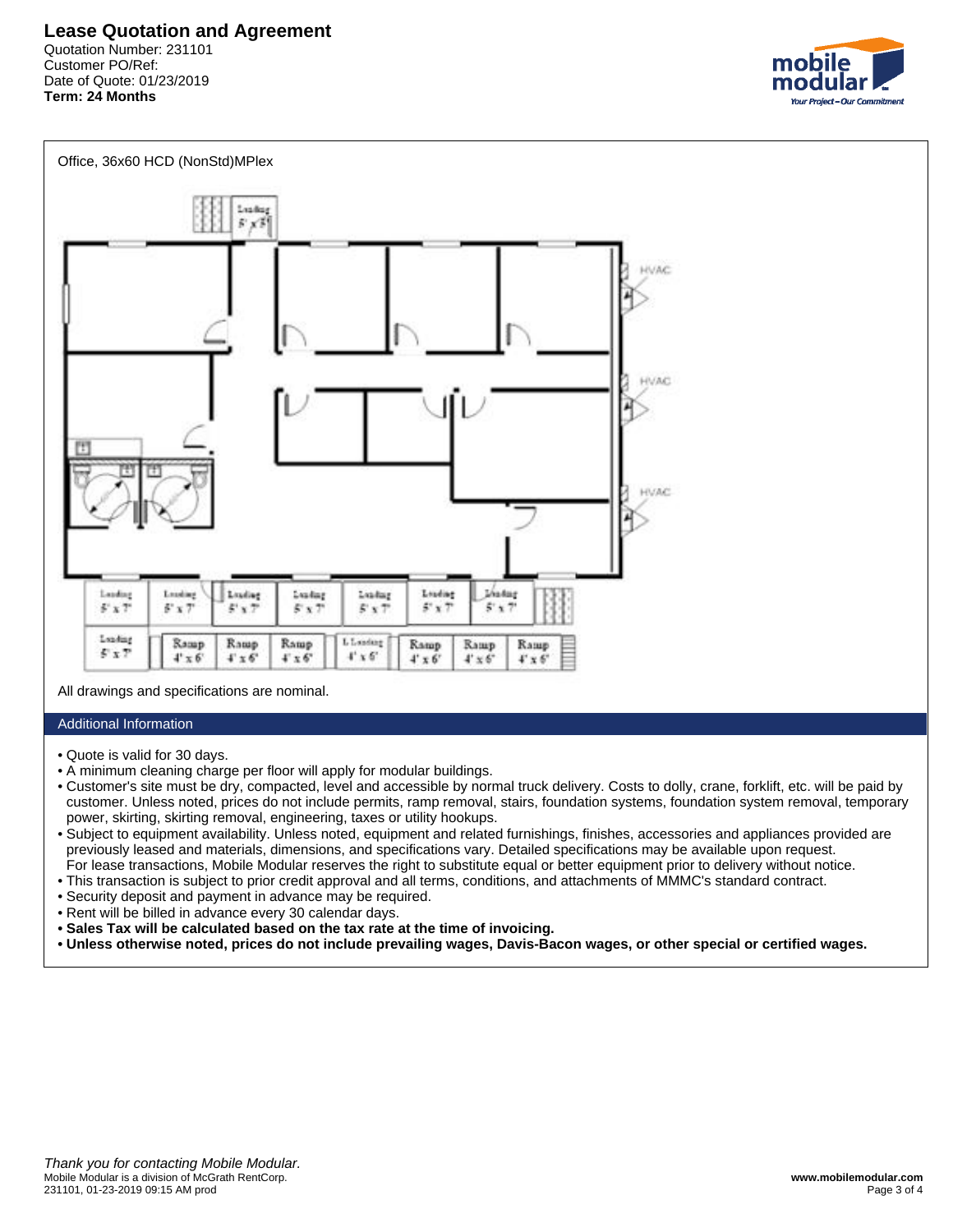

### **Mobile Modular Easy Lease.** Sign Me Up!

**Getting your modular building on its way has never been easier... and faster.** With Mobile Modular Easy Lease you can convert your Lease Quotation directly into a Lease Agreement by signing below. **It's as easy as 1, 2, 3, 4.** Once we receive your signed Easy Lease option, we'll finalize your building details and get your project on its way.

\_\_\_\_\_\_\_\_\_\_\_\_\_\_\_\_\_\_\_\_\_\_\_\_\_\_\_\_\_\_\_\_\_\_\_\_\_\_\_\_\_\_\_\_\_\_\_\_\_\_\_\_\_\_\_\_\_\_\_\_\_\_\_\_\_\_\_\_\_\_\_\_\_\_\_\_\_\_\_\_\_\_\_\_\_\_\_\_\_\_\_\_\_\_\_\_\_\_\_\_\_\_\_\_\_\_\_\_

#### **1. Review and acknowledge agreement.**

This Quotation is subject to Mobile Modular Management Corporation, a California corporation, herein known as lessor (the "Lessor") credit approval of Customer, herein known as lessee (the "Lessee"). Lessor does not warrant that the equipment meets any local or state code not specifically listed herein. Equipment is subject to availability. By signing below, customer accepts the terms of this quotation including prices and specifications, and instructs Lessor to make appropriate arrangements for the preparation and delivery of the Equipment identified herein, and agrees that such signature constitutes customer's acceptance of and agreement to the Lessor's Lease. Such lease, and customer's agreement thereto, is subject to Lessor's standard terms and conditions located on the Lessor's web site at (www.mobilemodular.com/contractterms) which are incorporated by reference herein. Customer may request a copy of the terms and conditions from Lessor. If customer has previously executed a master agreement with Lessor, those terms and conditions shall govern the transaction. Such terms and conditions are incorporated as if fully set forth herein. No alterations, additions, exceptions, or changes to any Quotation or Agreement made by Lessee shall be effective against Lessor, whether made hereon, contained in any printed form of Lease or elsewhere, unless accepted in writing by Lessor. Any customer purchase order or other customer-provided document purporting to replace, supersede or supplement the terms and conditions of the Lessor's Lease shall carry no force or effect except as an instrument of billing.

| Lessor:<br>Mobile Modular Management Corporation    | Lessee:<br>Town of Atherton |
|-----------------------------------------------------|-----------------------------|
|                                                     |                             |
|                                                     |                             |
| Title: <u>www.community.community.community.com</u> |                             |
|                                                     |                             |

### **2.** Request your delivery date. **Requested delivery date:**

Please note: For modular buildings, as a "rule of thumb" allow one day per module to accommodate for set up after delivery. We will attempt to meet your desired date. However, the date is subject to change based on equipment availability and readiness and must be confirmed by a Mobile Modular representative.

#### **3. Insurance value.**

Prior to the scheduled delivery, please send, or have your insurance company send, a certificate of insurance referencing the Quotation number shown above. We require General Liability coverage in the amount of 1,000,000.00 per occurrence listing Mobile Modular Management Corporation as an additional insured and Property coverage for the value of the leased unit(s) listing Mobile Modular Management Corporation as loss payee.

| Item & Description              | Qtv | Iltem Code | Insurance Value |
|---------------------------------|-----|------------|-----------------|
| Office, 36x60 HCD (NonStd)MPlex |     | 1775       | \$129,300.00    |
| _____<br>_______                |     |            |                 |

#### **4. Tell us how you would like to pay.**

❏ Bill me on approved credit (you will be sent an invoice for payment as charges are incurred)

❏ Credit card payment (a representative will contact you to obtain the credit card information for billing)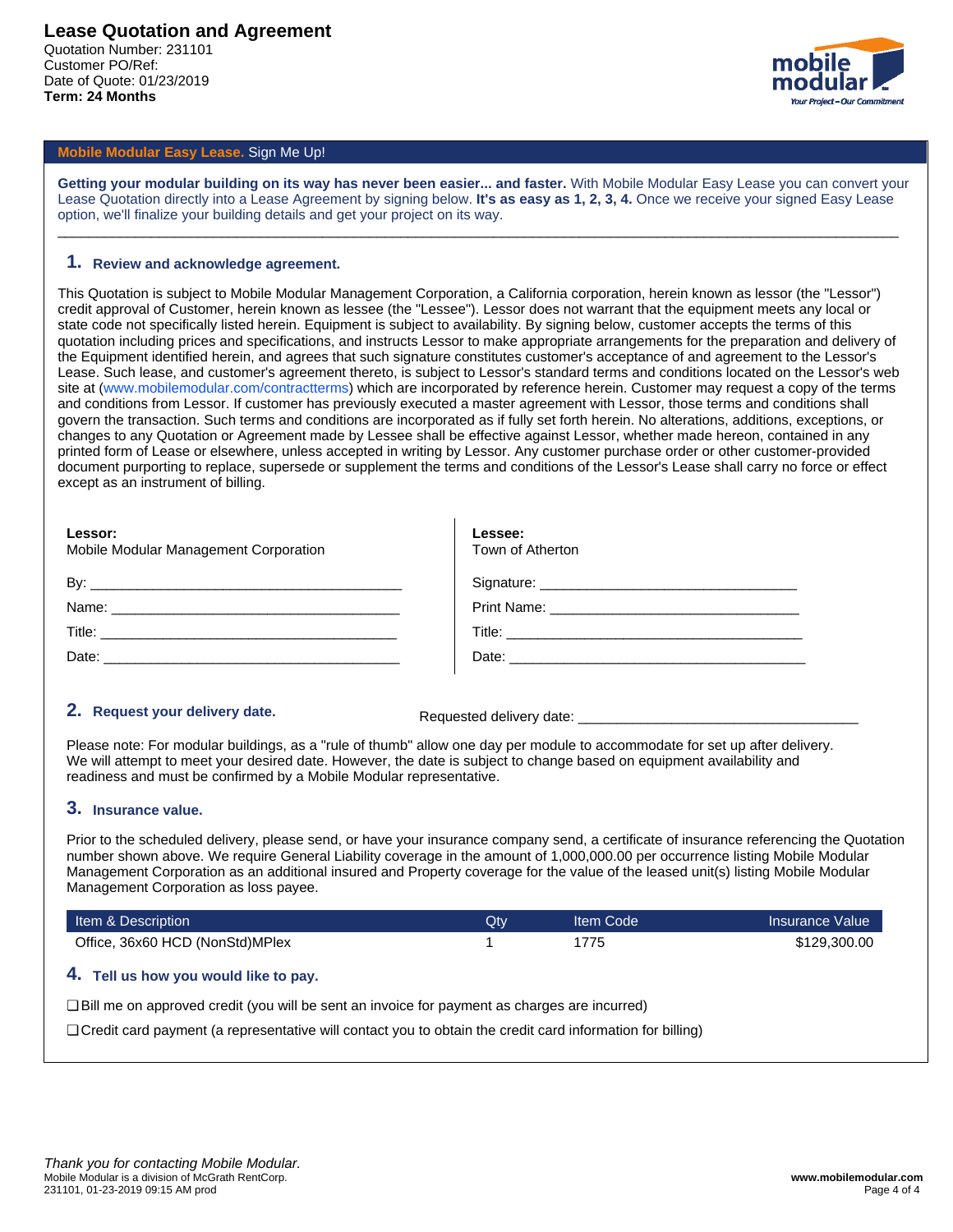# Temporary Administration Building

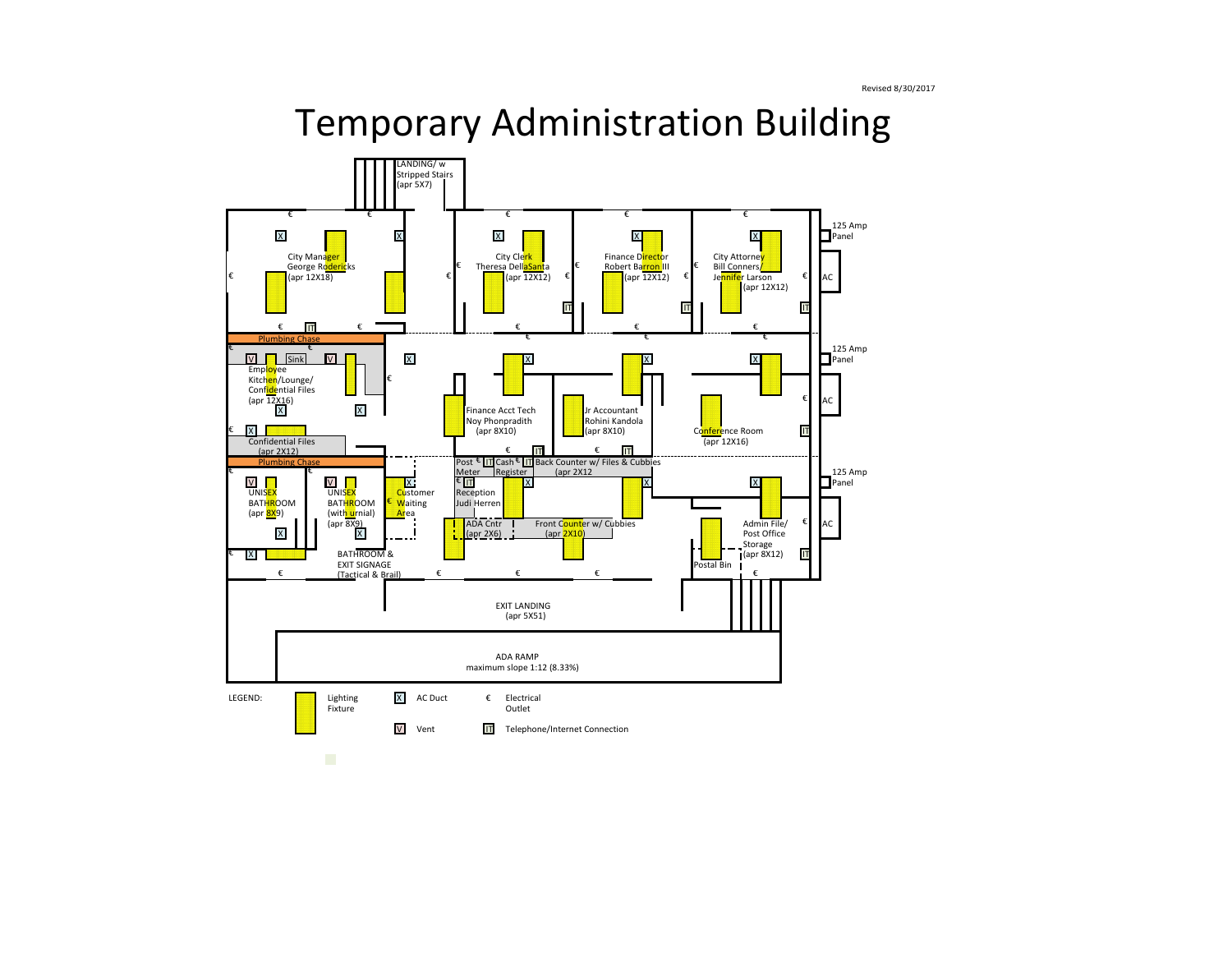# Temporary Permit Center Building

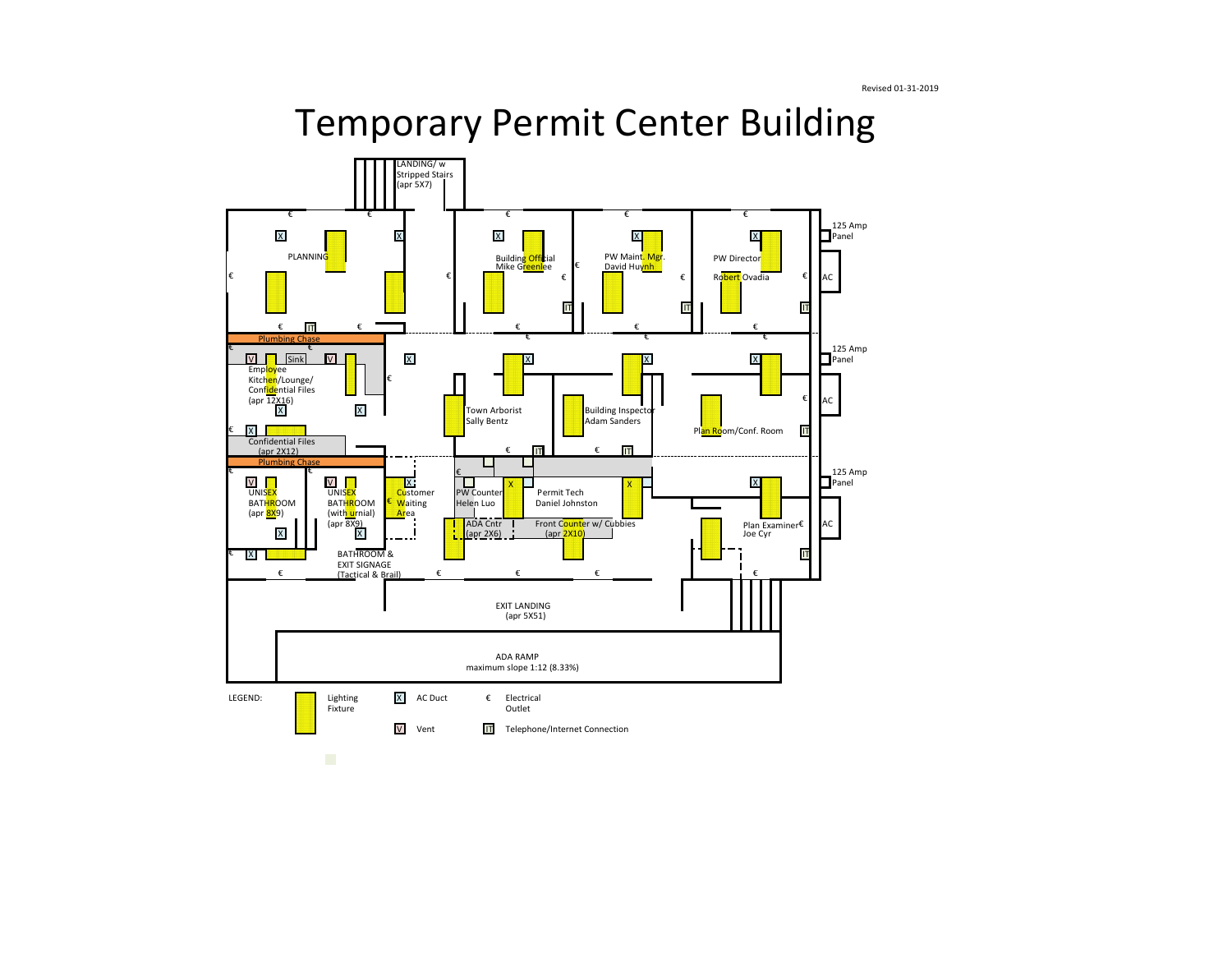# Atherton Civic Center - Atherton

Project Schedule - February 1, 2019



| ID               | <b>Task Name</b>                                                      | Duration           | Start                      | Finish                      |      | February        |
|------------------|-----------------------------------------------------------------------|--------------------|----------------------------|-----------------------------|------|-----------------|
| $\mathbf{1}$     |                                                                       |                    |                            |                             | 1/27 | 2/3<br>$2/10$ 2 |
|                  | <b>ACC Documentation</b>                                              | $0$ days           | Mon 6/30/14                | Mon 6/30/14                 |      |                 |
| $\overline{2}$   | <b>Project Setup &amp; Initiation</b>                                 | 204 days           | Wed 7/23/14                | Mon 5/4/15                  |      |                 |
| $\overline{34}$  |                                                                       |                    |                            |                             |      |                 |
| 35               | <b>Design Phase</b>                                                   | <b>1017 days</b>   | Tue 4/7/15                 | Wed 2/27/19                 |      |                 |
| 36               | <b>Master Plan Review &amp; Programming</b>                           | 105 days           | Tue 4/7/15                 | Mon 8/31/15                 |      |                 |
| 44               |                                                                       |                    |                            |                             |      |                 |
| 45               | <b>Conceptual Design</b>                                              | 90 days            | Tue 5/5/15                 | Mon 9/7/15                  |      |                 |
| 54               |                                                                       |                    |                            |                             |      |                 |
| 55<br>71         | <b>Schematic Design</b>                                               | 155 days           | Fri 10/16/15               | Fri 5/20/16                 |      |                 |
| $\overline{72}$  |                                                                       |                    |                            |                             |      |                 |
| 88               | <b>Design Development</b>                                             | 176 days           | Mon 6/6/16                 | Tue 2/7/17                  |      |                 |
| 89               | <b>Construction Documents</b>                                         | 529 days           | Thu 2/16/17                | Wed 2/27/19                 |      |                 |
| 90               | CD Kick-Off Meeting                                                   | 0 days             | Thu 2/16/17                | Thu 2/16/17                 |      |                 |
| 91               | <b>CD</b> Progress                                                    | 3 wks              | Fri 2/17/17                | Thu 3/9/17                  |      |                 |
| 92               | <b>Coordination Meeting</b>                                           | 0 days             | Thu 3/9/17                 | Thu 3/9/17                  |      |                 |
| 93               | Arch to issue Coordination Set                                        | 1 wk               | Fri 3/10/17                | Thu 3/16/17                 |      |                 |
| 94               | <b>CD Progress</b>                                                    | 4 wks              | Fri 3/10/17                | Thu 4/6/17                  |      |                 |
| 95               | Coordination Meeting 25% CD's                                         | 0 days             | Thu 4/6/17                 | Thu 4/6/17                  |      |                 |
| 96               | Arch to issue Coordination Set                                        | 1 wk               | Fri 4/7/17                 | Thu 4/13/17                 |      |                 |
| 97               | <b>CD Progress</b>                                                    | 10 wks             | Fri 4/7/17                 | Thu 6/15/17                 |      |                 |
| 98               | Coordination Meeting 50% CD's                                         | 0 days             | Thu 6/15/17                | Thu 6/15/17                 |      |                 |
| 99               | Arch to issue Coordination Set                                        | 1 wk               | Fri 6/16/17                | Thu 6/22/17                 |      |                 |
| 100              | <b>CD Progress</b>                                                    | 66 days            | Fri 6/23/17                | Fri 9/22/17                 |      |                 |
| 101              | <b>Arch issues Planning Submittal</b>                                 | 1 day              | Mon 9/25/17                | Mon 9/25/17                 |      |                 |
| 102              | <b>CD Progress</b>                                                    | 4 wks              | Tue 9/26/17                | Mon 10/23/17                |      |                 |
| 103              | Coordination Meeting 90% CD's                                         | 0 days             | Mon 10/23/17               | Mon 10/23/17                |      |                 |
| 104              | Arch to issue Coordination Set                                        | 2 wks              | Tue 10/24/17               | Mon 11/6/17                 |      |                 |
| 105              | Arch to receive Consultant Team 90% CD Permit Set                     | 1 wk               | Tue 11/7/17                | Mon 11/13/17                |      |                 |
| 106              | Arch issues Permit Set                                                | 1 day              | Tue 11/14/17               | Tue 11/14/17                |      |                 |
| 107              | CD 90% Cost Estimate                                                  | 3 wks              | Wed 11/15/17               | Tue 12/5/17                 |      |                 |
| 108              | CD Progress                                                           | 8 wks              | Wed 11/15/17               | Tue 1/9/18                  |      |                 |
| 109              | Arch receives/distributes Plan Check Comments                         | 0 days             | Wed 1/10/18                | Wed 1/10/18                 |      |                 |
| 110              | <b>CD Progress</b>                                                    | 3 wks              | Thu 1/11/18                | Wed 1/31/18                 |      |                 |
| 111<br>112       | <b>VE Progress</b><br>VE Estimate & Peer Review                       | 26 wks             | Wed 6/6/18                 | Tue 12/4/18                 |      |                 |
| 113              | Arch to receive Consultant Team 100% CD Documents                     | 3 wks              | Wed 12/5/18<br>Thu 2/14/19 | Tue 12/25/18<br>Tue 2/19/19 |      |                 |
| 114              | Issue Conformed Construction Documents, Project Manual                | 4 days<br>$0$ days | Wed 2/27/19                | Wed 2/27/19                 |      |                 |
| 115              |                                                                       |                    |                            |                             |      |                 |
| 116              | <b>Town Approvals</b>                                                 | 912 days           | Tue 9/1/15                 | Wed 2/27/19                 |      |                 |
| 117              | <b>Design Review</b>                                                  | 912 days           | Tue 9/1/15                 | Wed 2/27/19                 |      |                 |
| 118              | Programming                                                           | 10 days            | Tue 9/1/15                 | Mon 9/14/15                 |      |                 |
| 121              | <b>Conceptual Design</b>                                              | 22 days            | Tue 9/8/15                 | Wed 10/7/15                 |      |                 |
| 124              | <b>Schematic Design</b>                                               | 10 days            | Mon 5/23/16                | Fri 6/3/16                  |      |                 |
| 127              | <b>Design Development</b>                                             | 21 days            | Thu 1/19/17                | Thu 2/16/17                 |      |                 |
| 130              | <b>Construction Documents</b>                                         | 439 days           | Fri 6/23/17                | Wed 2/27/19                 |      |                 |
| 131              | 50% CD Review                                                         | 10 days            | Fri 6/23/17                | Thu 7/6/17                  |      |                 |
| 132              | Written Comments issued to Design Team                                | 0 days             | Thu 7/6/17                 | Thu 7/6/17                  |      |                 |
| $\overline{133}$ | 90% CD Review                                                         | 10 days            | Wed 12/6/17                | Tue 12/19/17                |      |                 |
| 134              | Written Comments issued to Design Team                                | 0 days             | Tue 12/19/17               | Tue 12/19/17                |      |                 |
| 135              | <b>VE Review</b>                                                      | 10 days            | Wed 12/5/18                | Tue 12/18/18                |      |                 |
| 136              | Written Comments issued to Design Team                                | 0 days             | Wed 12/19/18               | Wed 12/19/18                |      |                 |
| 137              | <b>Conformed CD Review</b>                                            | 10 days            | Thu 2/14/19                | Wed 2/27/19                 |      |                 |
| 138              | Written Direction to Issue Documents for Re-Bid                       | 0 days             | Wed 12/19/18               | Wed 12/19/18                |      |                 |
| 139              |                                                                       |                    |                            |                             |      |                 |
| 140              | <b>Entitlements</b>                                                   | 341 days           | Wed 7/23/14                | Wed 11/11/15                |      |                 |
| 152              |                                                                       |                    |                            |                             |      |                 |
| 153<br>154       | Permitting                                                            | $713$ days         | Fri 5/20/16                | Wed 2/13/19                 |      |                 |
| 155              | <b>Atherton Civic Center</b>                                          | 713 days           | Fri 5/20/16                | Wed 2/13/19                 |      |                 |
|                  | <b>Preliminary Planning/Building Review</b>                           | 0 days             | Fri 5/20/16                | Fri 5/20/16                 |      |                 |
|                  |                                                                       |                    |                            |                             |      |                 |
| 156<br>157       | <b>Preliminary Planning/Building Review</b><br>Submission to Planning | 0 days<br>0 days   | Wed 1/18/17<br>Mon 9/25/17 | Wed 1/18/17<br>Mon 9/25/17  |      |                 |